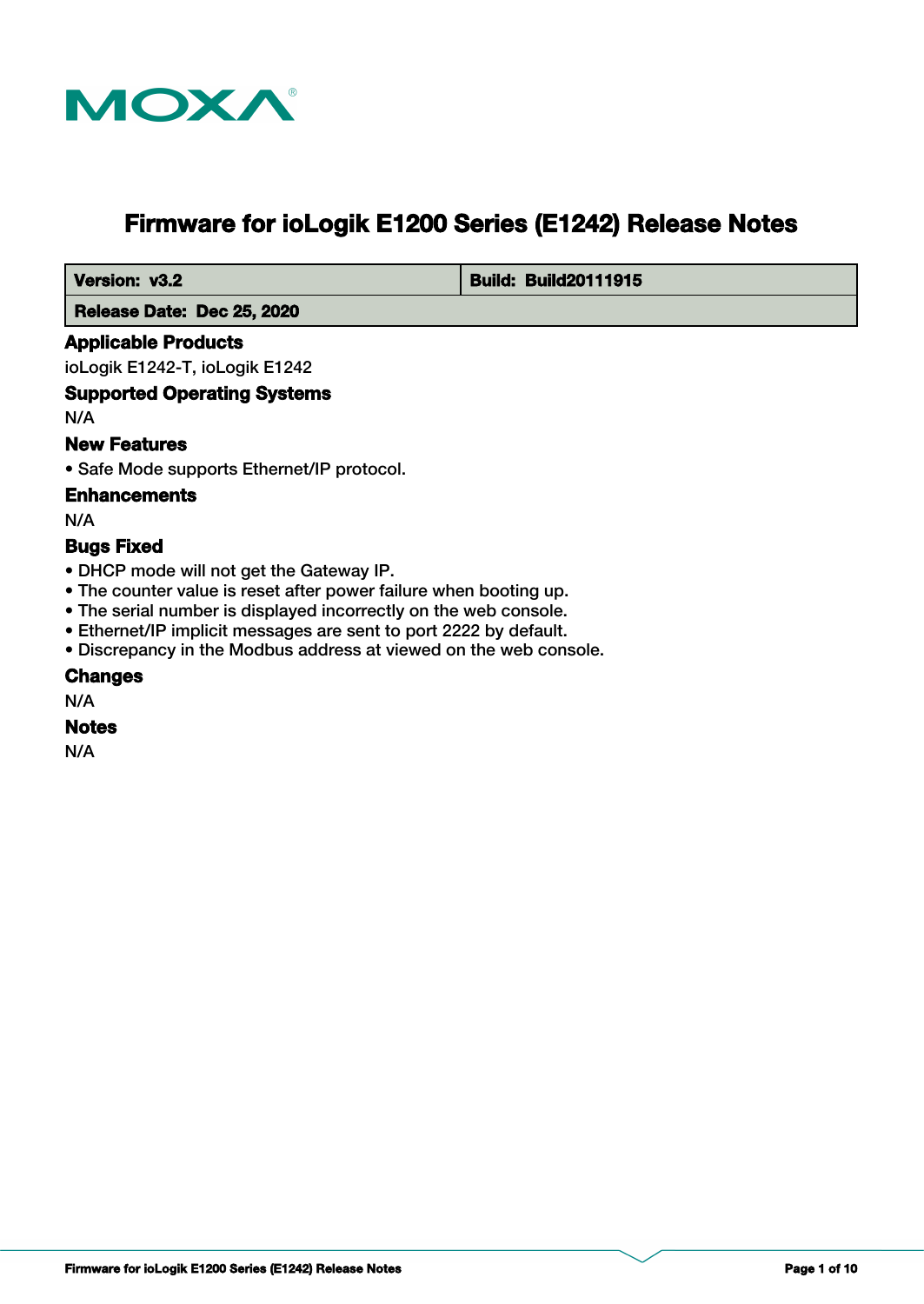

#### **Version: v3.1 Build: Build: Build19110615**

 **Release Date: Nov 26, 2019**

#### **Applicable Products**

ioLogik E1242, ioLogik E1242-T

#### **Supported Operating Systems**

N/A

#### **New Features**

- EtherNet/IP registration on Moxa's licensing website is no longer required.
- Added case insensitive content-length for RESTful API.

### **Enhancements**

N/A

### **Bugs Fixed**

- Fixed inaccurate counter value when using Modbus to start a pulse (E1210/E1212/E1213).
- Fixed opposite on/off pulse width display on web console (E1211/E1212/E1214).
- Fixed that the offset scaling value will reset after changing the Alias name (E1260).
- Fixed self-rebooting when entering URL in the browser for the configuration file.
- Fixed EDS file import connection error.

• Fixed failure when using save counter on power failure and reset counter at the same time (E1210/E1212/E1213).

- Fixed inaccurate counter value when using high frequency (E1210/E1212/E1213).
- Fixed that the trap community name is not included in the export file.
- Fixed that EtherNet/IP cannot use the "Set Attribute Single" service.
- Added an enable RESTful API setting in the configuration file.

# **Changes**

N/A

# **Notes**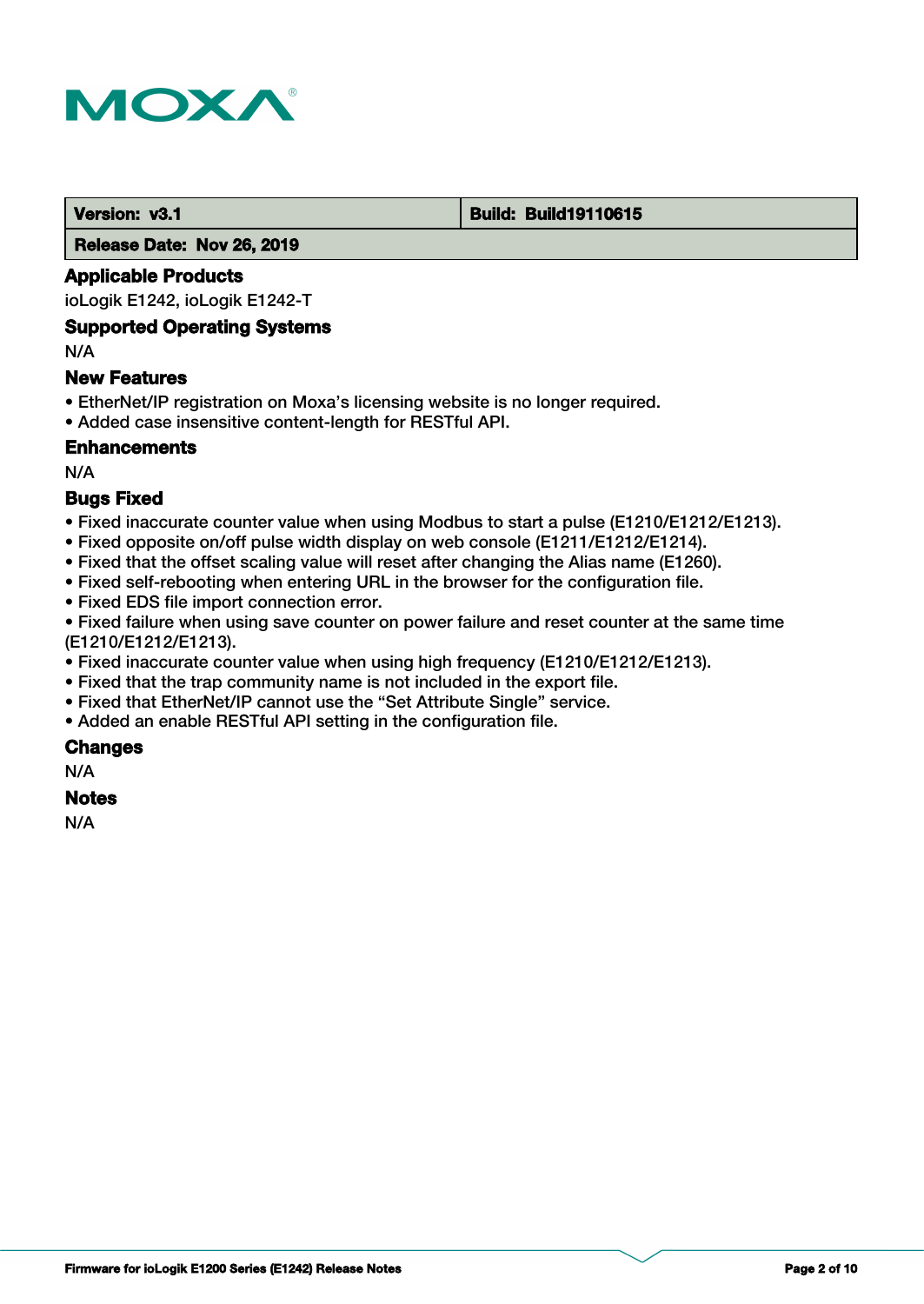

#### **Version: v3.0 Build: Build: Build17111512**

 **Release Date: Jan 16, 2018**

### **Applicable Products**

ioLogik E1242-T, ioLogik E1242

### **Supported Operating Systems**

N/A

#### **New Features**

- Added OPTIONS method for RESTful API.
- Added quick access URI for RESTful API.

### **Enhancements**

- Added SNMP Trap Community Setting on web console.
- Mentioned max. 16 characters on password setting page.

#### **Bugs Fixed**

- Fixed DHCP lease time did not ask for extension when half of the lease time elapsed.
- Closed IP forwarding function (Port 0).
- Closed UDP Port 161 when SNMP agent is disabled.
- Fixed invalid token issue on login page when using Firefox.
- Fixed RESTful API header case-sensitive issue.
- Fixed pulse width cannot be set by MXIO Library.

#### **Changes**

N/A

#### **Notes**

- This version of firmware works with the ioSearch V2.0 or later only.
- Update only the next or the previous released firmware version to prevent from system failure.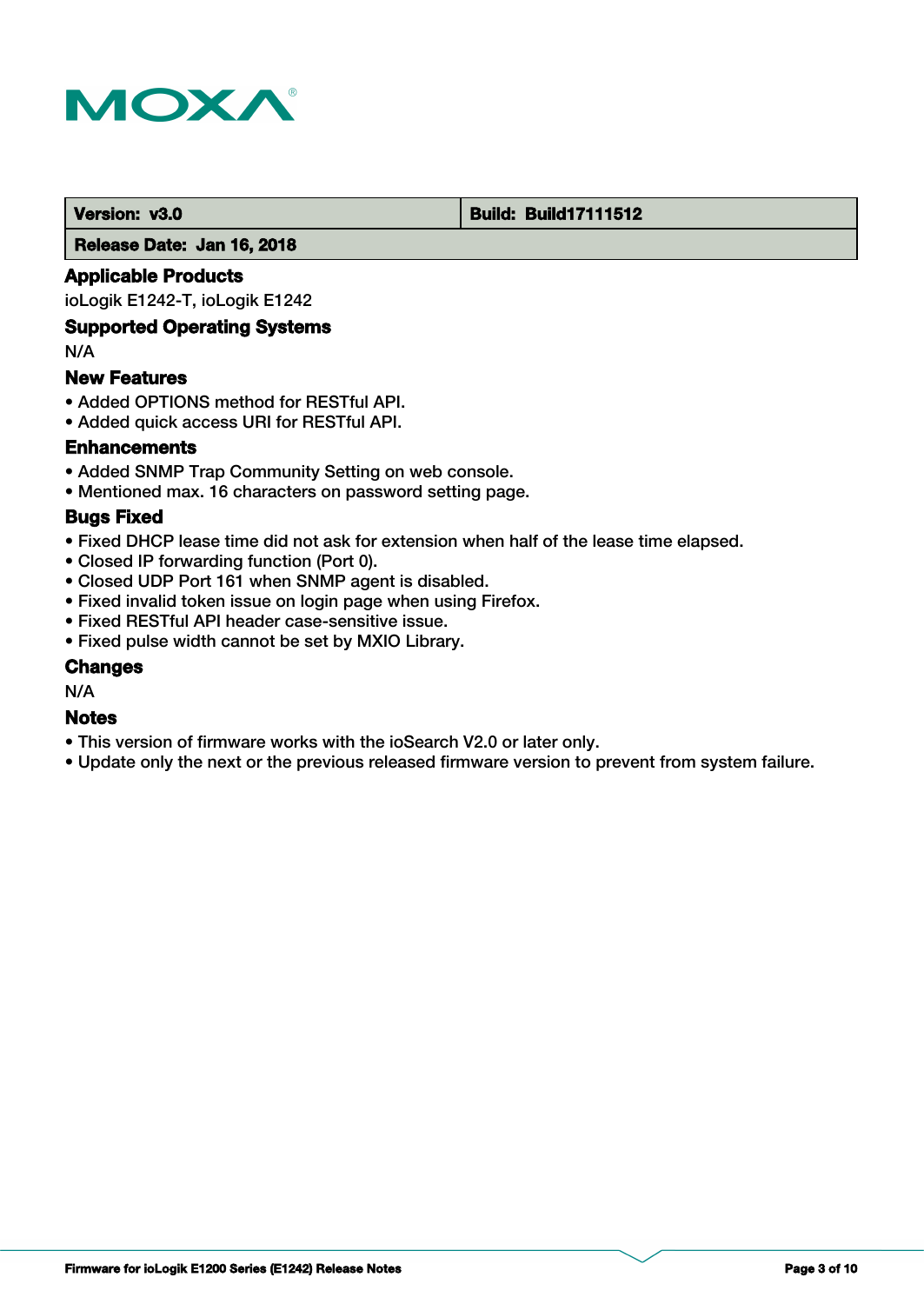

#### **Version: v2.5 Build: Build: Build16091211**

 **Release Date: N/A**

### **Applicable Products**

ioLogik E1242, ioLogik E1242-T

#### **Supported Operating Systems**

N/A

### **New Features**

- Added EtherNet/IP protocol.
- Added RESTful API.
- Added new registers for Modbus/TCP protocol.
- Added new OIDs of SNMP protocol.
- Modbus, EtherNet/IP, RESTful Services can be disabled (default: enable).
- Added sending heartbeat to 9500 port of MX-AOPC UA Server after heartbeat function is enabled.
- Increased password length from 8 to 16.
- Added checking special character function for preventing from Cross-Site Scripting.
- Changed sending password from GET to POST method.
- Added CSRF protection.

#### **Enhancements**

N/A

#### **Bugs Fixed**

• Fixed file transfer with Chrome browser issue (e.g. firmware update, configuration import or export).

#### **Changes**

N/A

#### **Notes**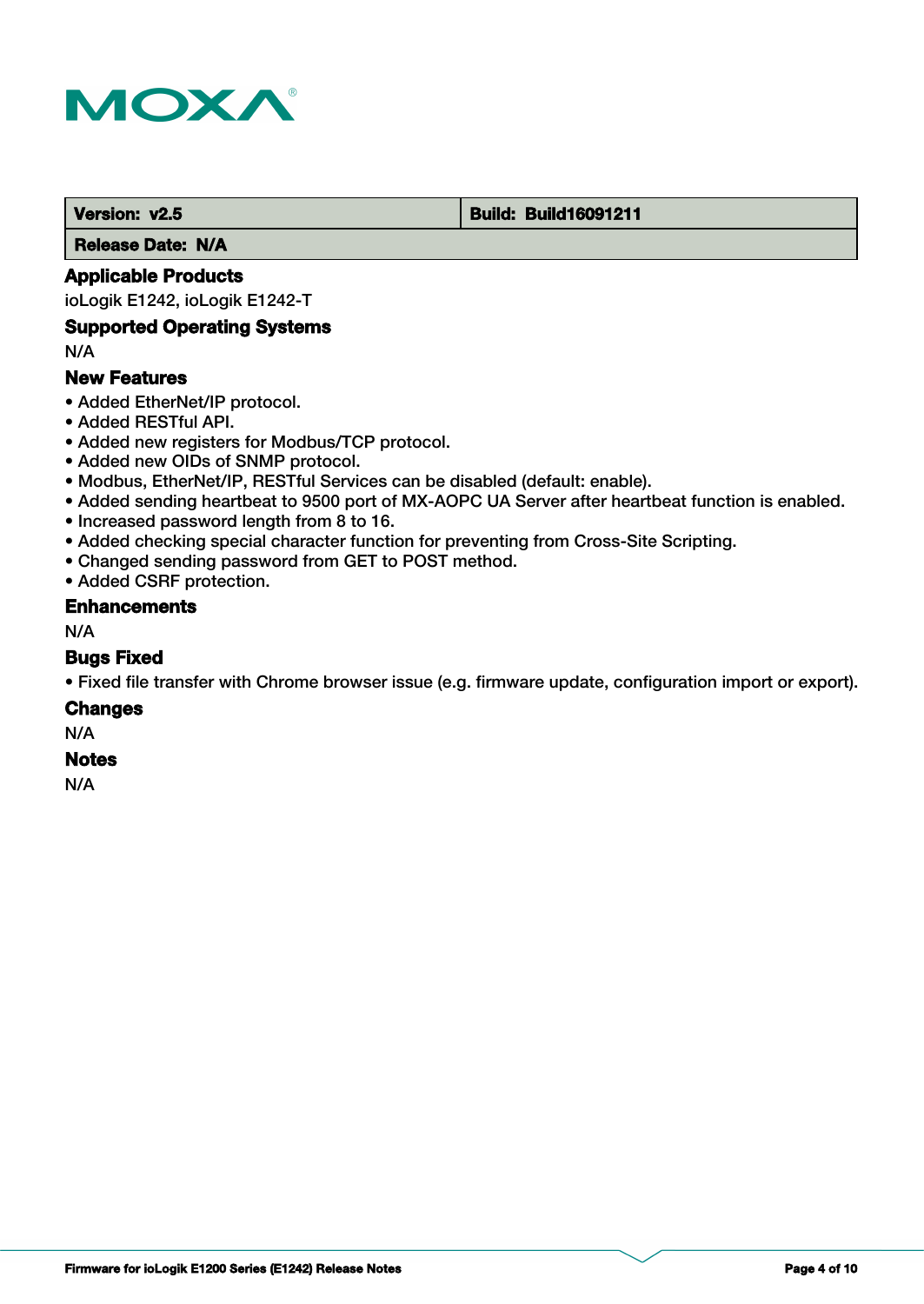

| Version: v2.4                                            | <b>Build: Build16053018</b> |  |
|----------------------------------------------------------|-----------------------------|--|
| <b>Release Date: N/A</b>                                 |                             |  |
| <b>Applicable Products</b>                               |                             |  |
| ioLogik E1242, ioLogik E1242-T                           |                             |  |
| <b>Supported Operating Systems</b>                       |                             |  |
| N/A                                                      |                             |  |
| <b>New Features</b>                                      |                             |  |
| . Improve protocol efficiency with ioLogik 2500 series . |                             |  |
| <b>Enhancements</b>                                      |                             |  |
| N/A                                                      |                             |  |
| <b>Bugs Fixed</b>                                        |                             |  |
| N/A                                                      |                             |  |
| <b>Changes</b>                                           |                             |  |
| N/A                                                      |                             |  |
| <b>Notes</b>                                             |                             |  |
| N/A                                                      |                             |  |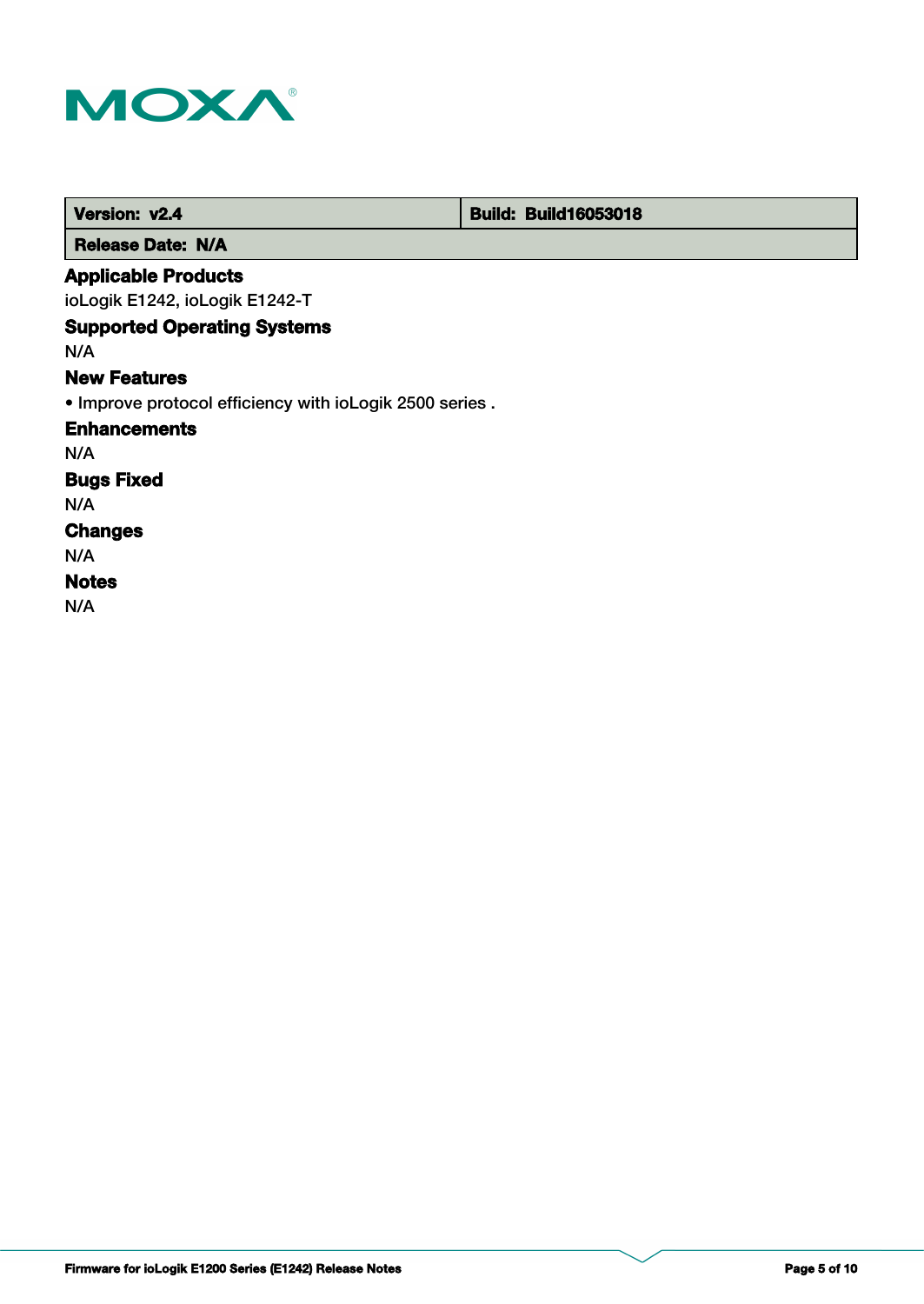

#### **Version: v2.2 Build: Build14121211**

 **Release Date: N/A**

### **Applicable Products**

ioLogik E1242, ioLogik E1242-T

#### **Supported Operating Systems**

N/A

# **New Features**

- Support ioLogik 2500 expansion mode.
- Support scaling.

# **Enhancements**

N/A

# **Bugs Fixed**

- When power is turned off/on, DO channels will be turned on.
- Unable to disable the P2P Heart beat interval.
- When the Heart beat Interval Time = 0, the P2P server will reconnect continuously.
- When the P2P client heartbeat is set to a value larger than 256, the time interval will be incorrect.
- Web User-Define Modbus address is incorrect.

### **Changes**

N/A

### **Notes**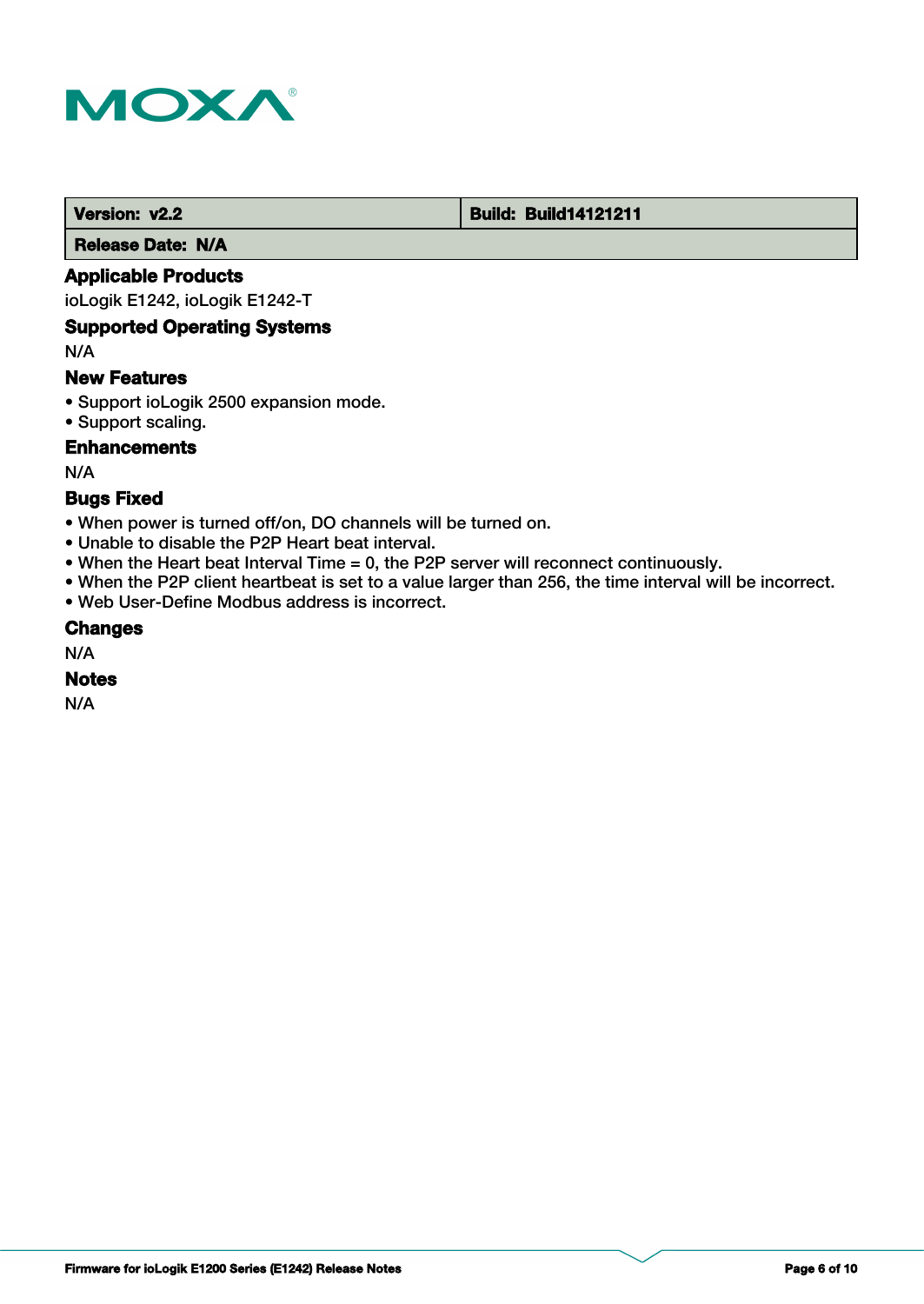

# **Version: v2.0 Build: Build13041515**

 **Release Date: N/A**

### **Applicable Products**

ioLogik E1242, ioLogik E1242-T

# **Supported Operating Systems**

N/A

#### **New Features**

- Support SNMP protocol.
- Add P2P heartbeat function .

# **Enhancements**

N/A

# **Bugs Fixed**

• When power failing, counter storage fail.

### **Changes**

N/A

# **Notes**

- This version of firmware works with the ioSearch V1.5 or later only.
- Use web console when upgrading firmware from V1.0 to V1.10.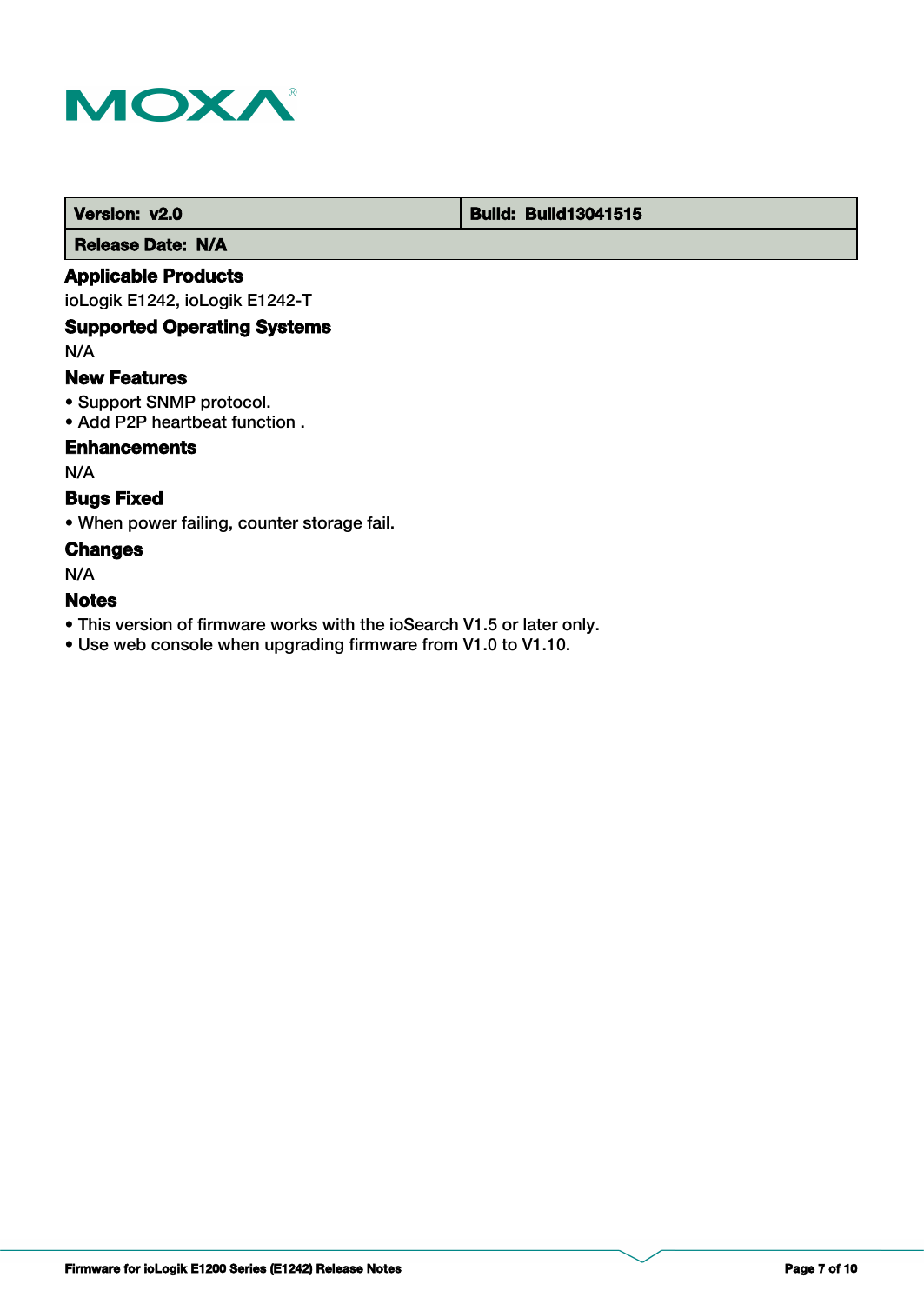

 **Release Date: N/A**

# **Applicable Products**

ioLogik E1242-T, ioLogik E1242

# **Supported Operating Systems**

N/A

### **New Features**

• Added AI ranges 0-20 mA and 4-20 mA for Burn Out mode.

#### **Enhancements**

• Ensured system to work properly after unstable power condition.

**Bugs Fixed**

N/A

# **Changes**

N/A

# **Notes**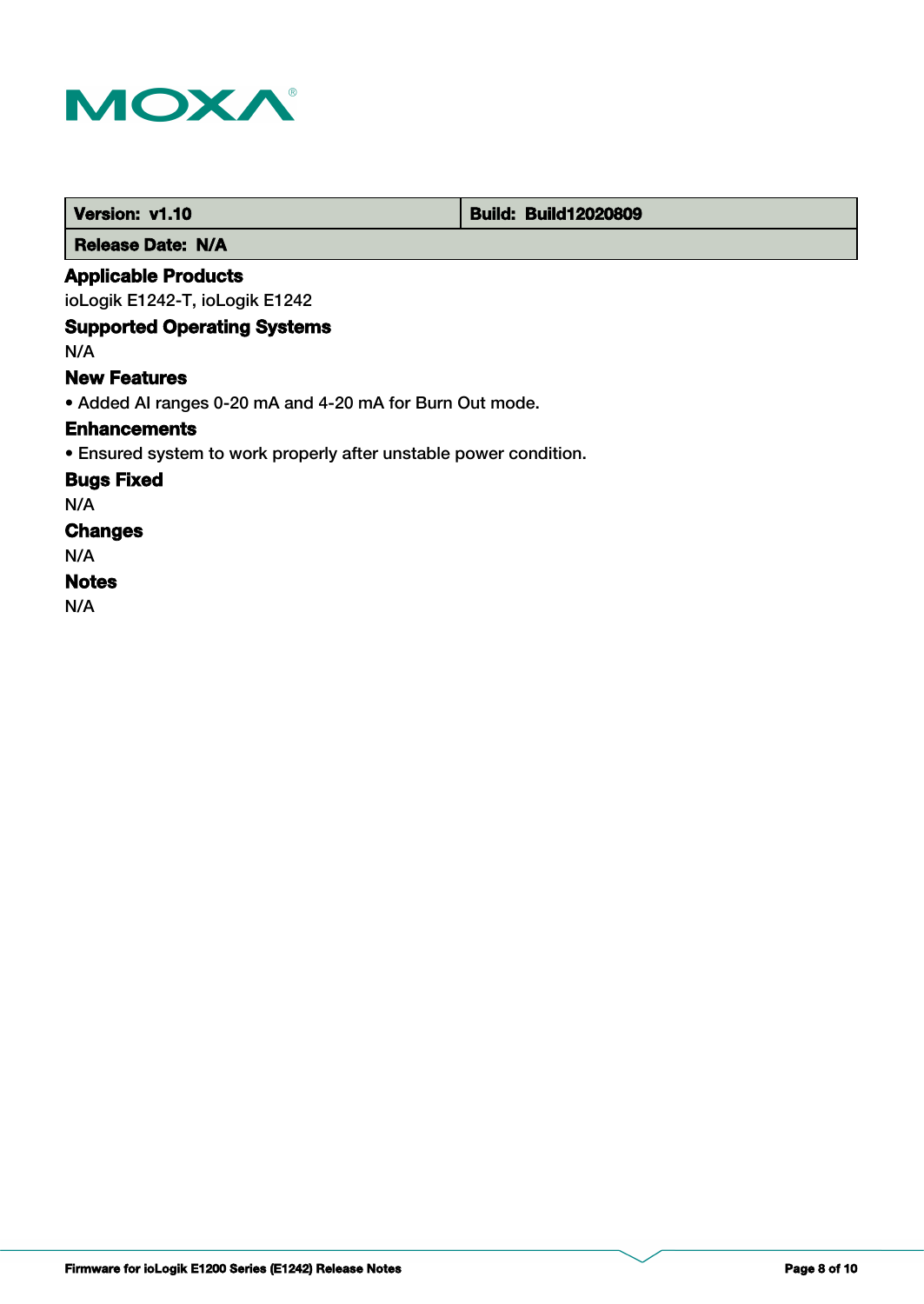

п

| Version: v1.9                                                     | <b>Build: Build11112413</b> |
|-------------------------------------------------------------------|-----------------------------|
| <b>Release Date: N/A</b>                                          |                             |
| <b>Applicable Products</b>                                        |                             |
| ioLogik E1242, ioLogik E1242-T                                    |                             |
| <b>Supported Operating Systems</b>                                |                             |
| N/A                                                               |                             |
| <b>New Features</b>                                               |                             |
| N/A                                                               |                             |
| <b>Enhancements</b>                                               |                             |
| • Ensured system to work properly after unstable power condition. |                             |
| <b>Bugs Fixed</b>                                                 |                             |
| N/A                                                               |                             |
| <b>Changes</b>                                                    |                             |
| N/A                                                               |                             |
| <b>Notes</b>                                                      |                             |
| N/A                                                               |                             |

т